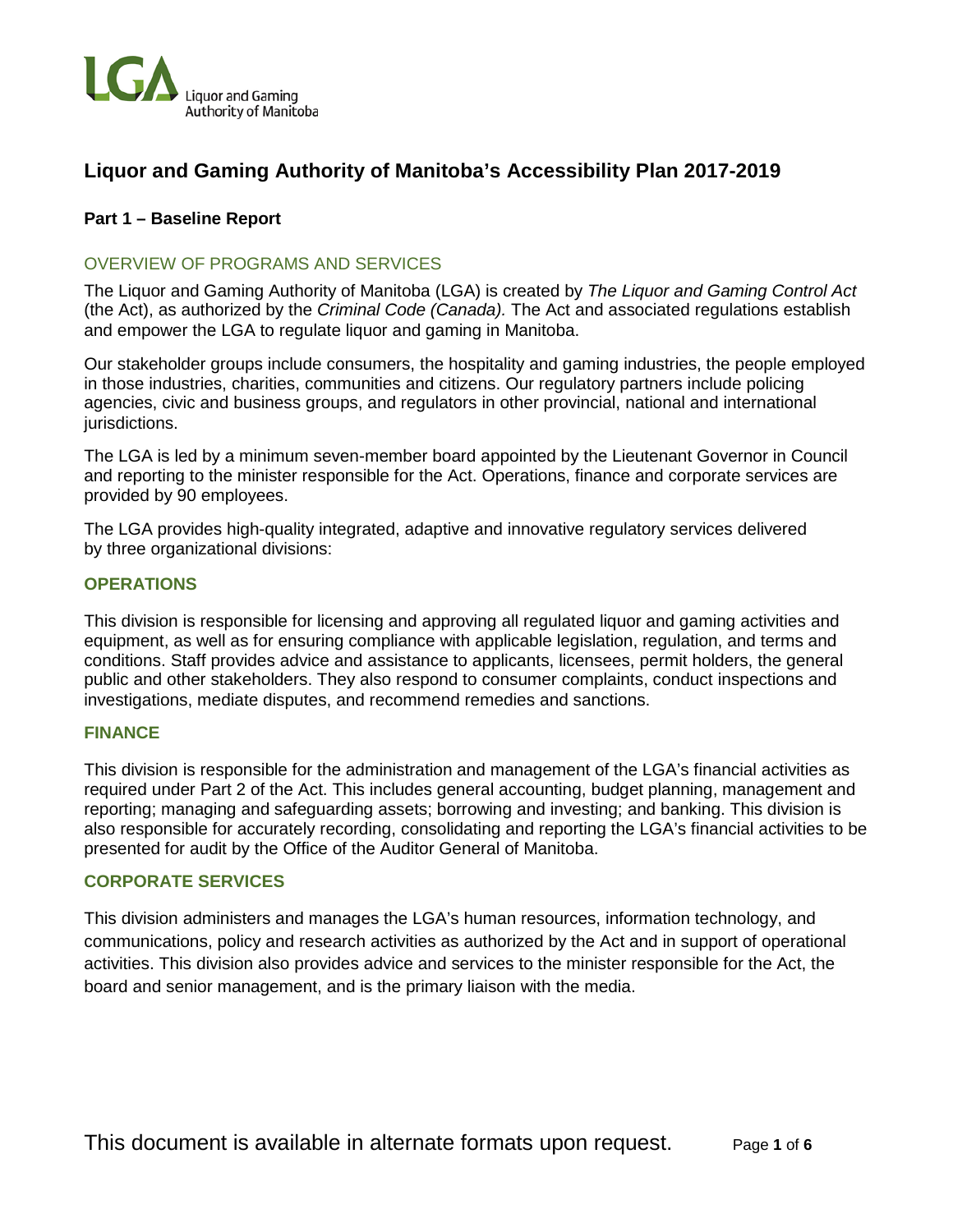# **Liquor and Gaming** Authority of Manitoba **Accessibility Achievements/Accomplishments to Date**

The LGA continues to identify, remove and prevent barriers for people with disabilities, and has taken various steps to foster an accessible organization and workplace, including:

- Willingness to help persons disabled by barriers
- Accommodations screen reader, sit/stand workstations for staff
- Redeveloping website and employee intranet to meet Web Content Accessibility Guidelines
- Waverley Street office location reception desk is accessible and approachable
- Automatic doors and push buttons on building main entrances
- Lever door handles for some of our office doors
- Ramps to ensure entry at our Waverley Street office
- Elevator access offered at our Garry Street location
- Staff provide other forms of communication, if requested
- Evacuation plan for persons with mobility issues working on site
- All bathrooms and elevators have Braille buttons with raised tactile numerals/symbols
- All office locations are scent-aware
- Accessible parking available at all office locations

## **Accessibility Barriers**

In an effort to better understand the barriers to accessibility encountered at the LGA, feedback was gathered through various surveys and interviews with the public, disability organizations and employees, as well as consultation with disability community representatives.

Some of the barriers identified include:

Attitudinal:

• Staff somewhat unfamiliar with how best to assist persons with disabilities

Information and communication:

- Different information was provided by different phone lines (liquor and gaming)
- Some terminology used for gaming was confusing
- Accessible parking stalls are difficult to locate
- Some signs are difficult to read due to low contrast or glare
- Lack of Braille handouts
- Lack of tactile signage throughout the Waverley Street office location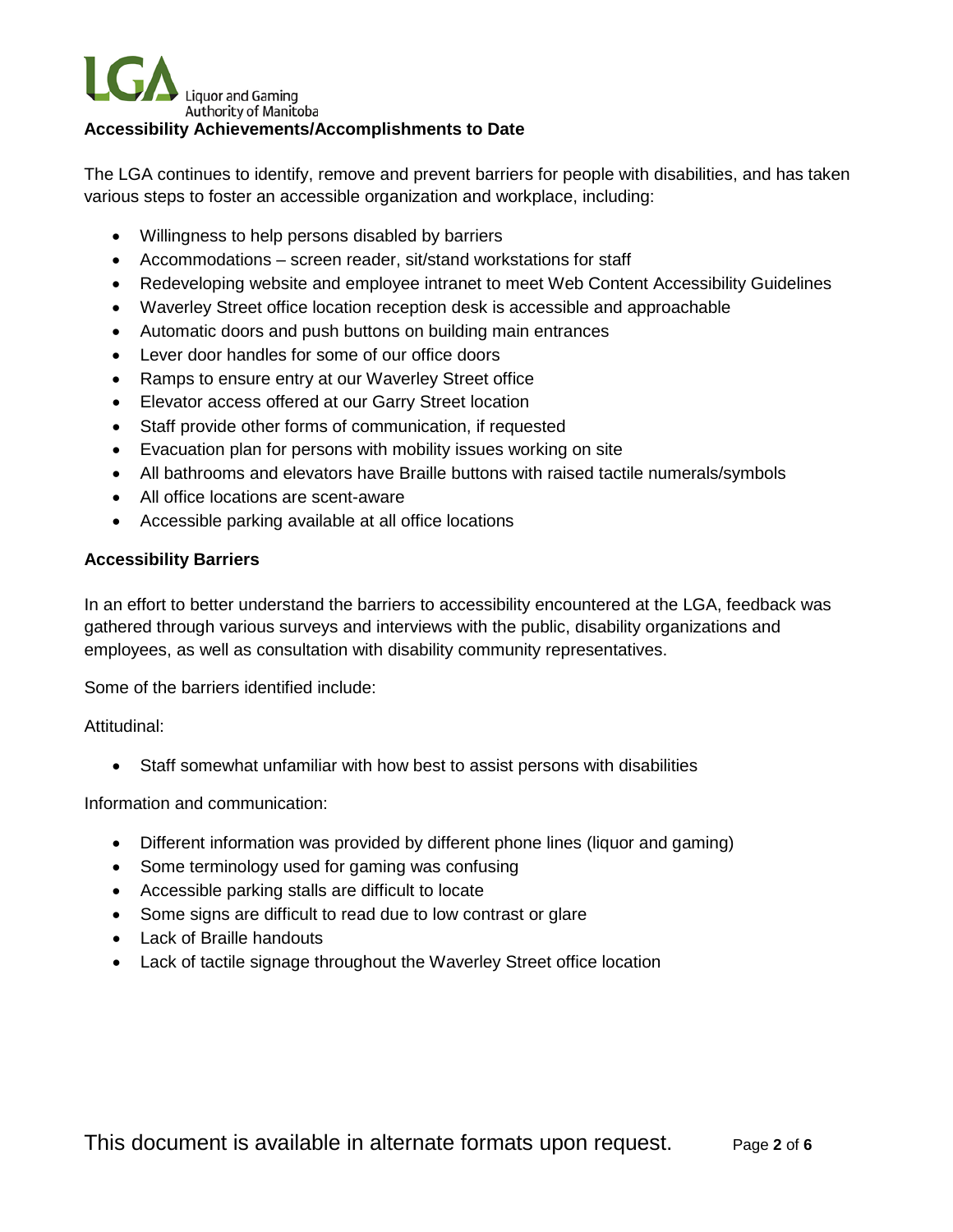

Technology:

- Website does not fully support screen-reading software; there are a few buttons that are not labelled, making it difficult to navigate
- Light colored print on website is difficult to read
- Lack of accessible information regarding office locations online
- Although accessing forms through the website increases access for some, not everyone has access to computers, or feel comfortable using computers, which may limit access
- Lack of public telephone at Waverley Street office reception

## Systemic:

• No barriers identified at time of screening

## Physical and architectural:

LGA leases its office space on Garry Street and Waverley Street and has limited ability to make physical or structural changes. The LGA can request the landlord consider accessibility improvements when completing renovations. The barriers identified during stakeholder consultations will be addressed as the new LGA office is developed and constructed later this year. The office will be fully compliant with the current *Accessibility for Manitobans Act* requirements.

- No ramp access to sidewalk from accessible parking stall
- No exterior drop-off zone
- Exterior entrance way at the Waverley Street office is not level, difficult to wheel manual wheelchair at an incline while opening the door
- Obstacles in path of travel in entrance-way and hall
- Insufficient lighting in the accessible washrooms at Waverley Street office and soap dispensers not at accessible height
- Lack of horizontal grab bar located behind toilet to assist with transfers and no bench or toilet lid available if needed
- Lack of overhead signage for wayfinding and locating board rooms and washrooms
- Lack of green space to relieve a service animal
- Round door knobs difficult to grab
- Waiting area did not have bariatric seating
- Difficulty in finding the Waverley Street office unit signage from the road and in the parking lot
- Elevator at Garry Street office had Braille beside the elevator buttons which may be confusing for what button was for each floor; no audible indicator when the elevator doors opened
- Signage for the LGA office on the  $8<sup>th</sup>$  floor at the Garry Street office was in white on the left side of the door and difficult to see as low contrast and glare and did not include website information for further information
- Office door on 8<sup>th</sup> floor at the Garry office does not have a door activator to automatically open the door when unlocked
- Lighting in the Garry Street office reception area is harsh; only using fluorescent bulbs
- Both reception desks at the Garry Street office are too high, creating a barrier

This document is available in alternate formats upon request. Page **3** of **6**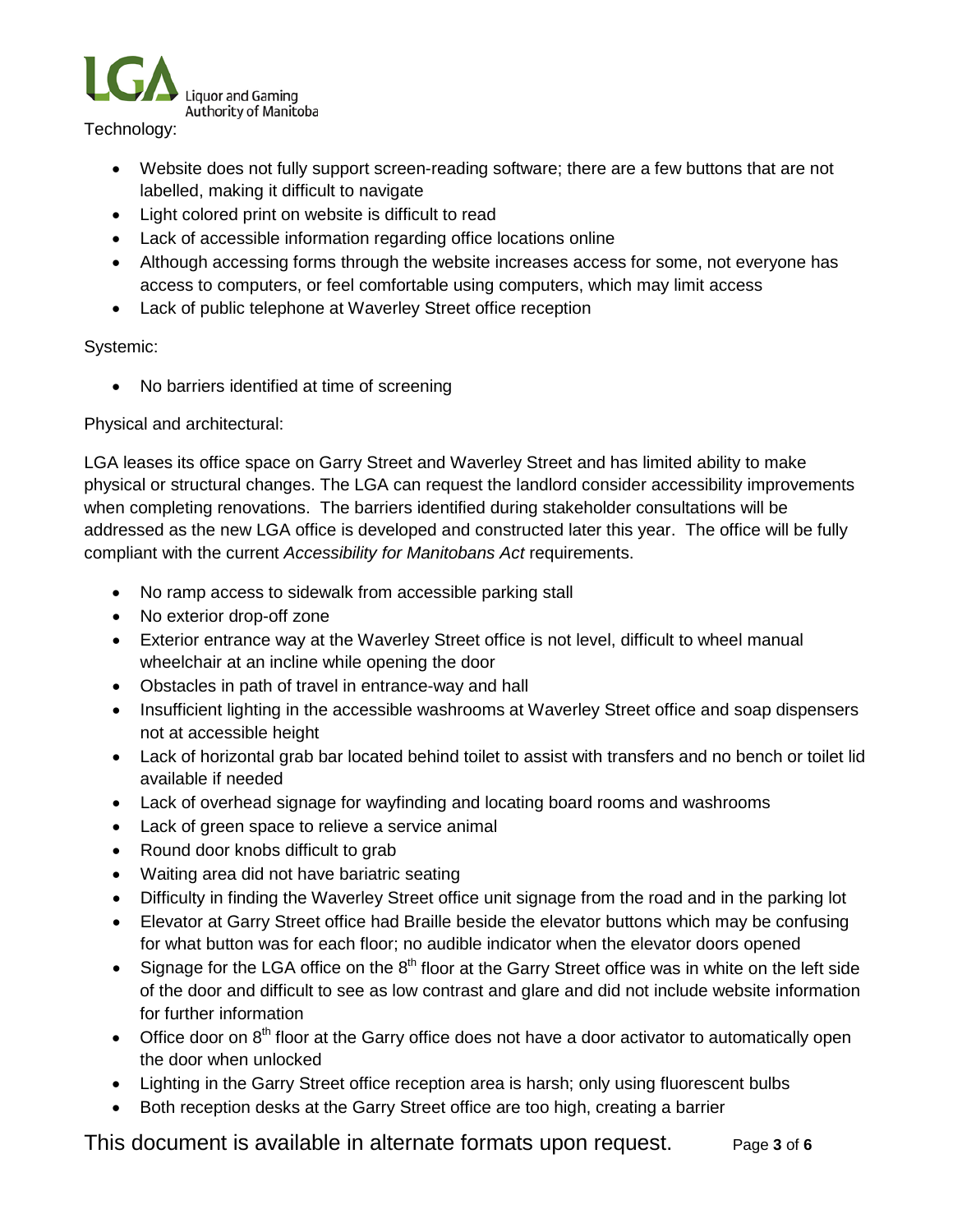

Authority of Manitoba<br>• No accessible washrooms on the 2<sup>nd</sup> or 8<sup>th</sup> floors at the Garry Street office; accessible washrooms for the building are located in the basement and not very accessible-friendly

## **Part 2 – Accessibility Plan**

## **Statement of Commitment**

The LGA is committed to providing all people equal access to our services and premises. We are committed to identifying, removing and preventing barriers to access and meeting the requirements of *The Accessibility for Manitobans Act*.

We seek to provide a barrier-free environment for all people with whom we interact in a way that allows them to maintain their dignity and independence.

Providing an accessible and barrier-free environment is a shared effort of all LGA board members and employees. We all play a part in creating an equitable and inclusive environment to ensure a safe, dignified, and welcoming environment for our colleagues and those we serve.

## **Accessibility Policy**

The LGA is committed to the *Accessibility for Manitobans Act* and its accessibility standards, and has developed an overarching policy related to accessibility. As each of the five standards are developed and released, associated policies and procedures will be developed and implemented. Please click on the following link to read LGA's accessibility policy and procedures.

#### **Actions**

The LGA has, and will continue to, incorporate accessibility measures into its policies, procedures, training and websites, as identified in the Multi-Year Accessibility Plan, as each of the five standards becomes legislated.

#### **Multi-year Accessibility Plan: 2017-2019**

| <b>Accessibility Requirements</b>                                                                                                                                                                                                                                                                                                                                                                                                    | <b>Expected Outcomes</b>                                                                                                                                                                                                     |  |
|--------------------------------------------------------------------------------------------------------------------------------------------------------------------------------------------------------------------------------------------------------------------------------------------------------------------------------------------------------------------------------------------------------------------------------------|------------------------------------------------------------------------------------------------------------------------------------------------------------------------------------------------------------------------------|--|
| <b>General Requirements</b>                                                                                                                                                                                                                                                                                                                                                                                                          |                                                                                                                                                                                                                              |  |
| Develop a Statement of Commitment.<br>$\bullet$<br>Develop an overarching Accessibility Policy.<br>$\bullet$<br>Create, publish and implement a multi-year<br>$\bullet$<br>accessibility plan.<br>• Provide the plan in accessible formats upon<br>request.<br>Review and update the plan every two (2) years.<br>$\bullet$<br>Identify actions and priorities that will assist the<br>$\bullet$<br>LGA in becoming more accessible. | Provide a clear message and<br>$\bullet$<br>overarching direction about<br>accessibility at the LGA.<br>Create employee awareness and<br>support of The Accessibility for<br>Manitobans Act and LGA's<br>accessibility plan. |  |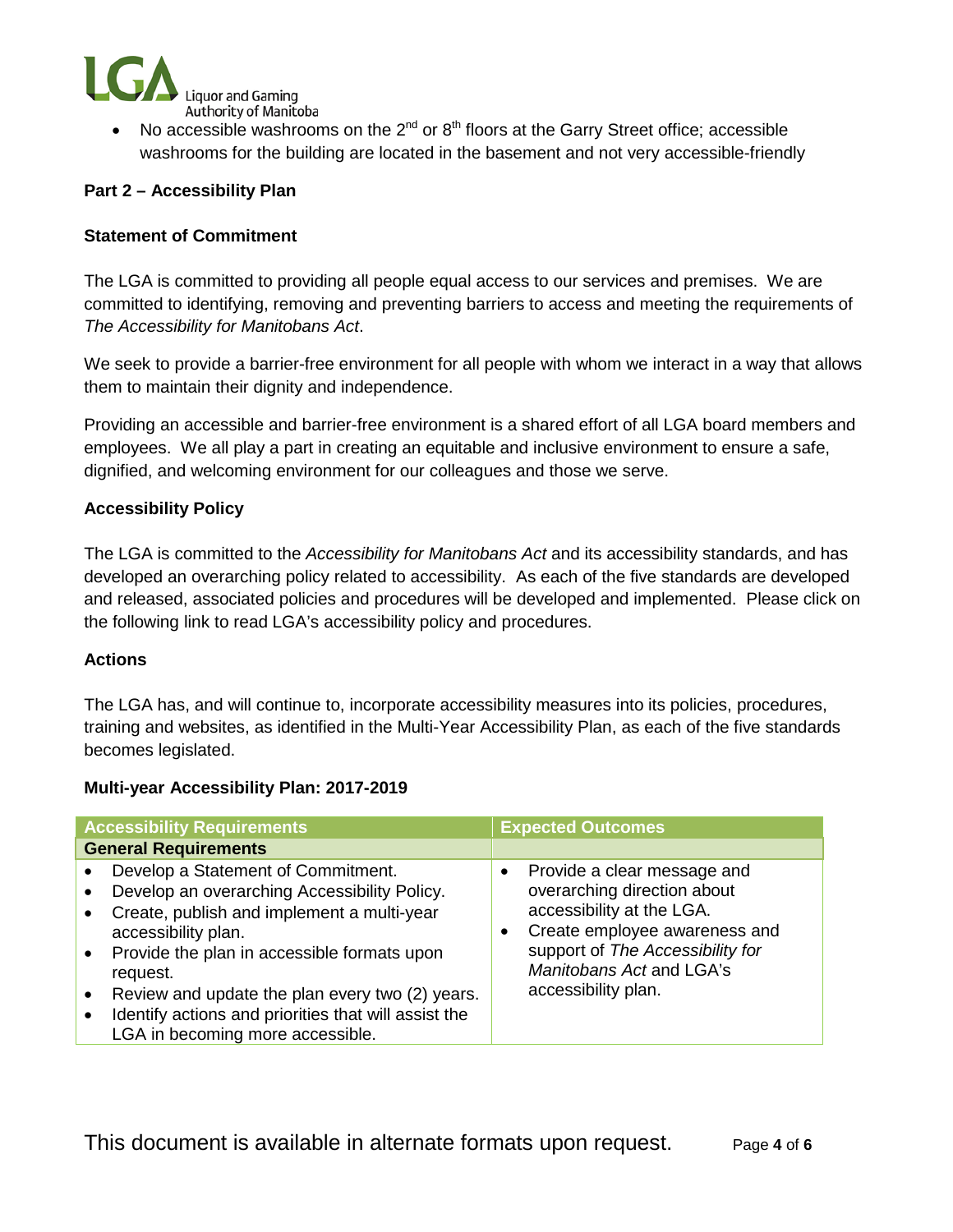| <b>Accessibility Requirements</b>                                                                                                                                                                                                                                                                                                                                                                                                                                                                                                                                                                                                                                                                                                                                                                                                                      | <b>Expected Outcomes</b>                                                                                                                                                                                                                                                                        |
|--------------------------------------------------------------------------------------------------------------------------------------------------------------------------------------------------------------------------------------------------------------------------------------------------------------------------------------------------------------------------------------------------------------------------------------------------------------------------------------------------------------------------------------------------------------------------------------------------------------------------------------------------------------------------------------------------------------------------------------------------------------------------------------------------------------------------------------------------------|-------------------------------------------------------------------------------------------------------------------------------------------------------------------------------------------------------------------------------------------------------------------------------------------------|
| <b>General Requirements</b>                                                                                                                                                                                                                                                                                                                                                                                                                                                                                                                                                                                                                                                                                                                                                                                                                            |                                                                                                                                                                                                                                                                                                 |
| Accessible formats, communication and<br>documentation<br>Develop a process for responding to requests for<br>$\bullet$<br>accessible supports and services.<br>Provide documents in an accessible format upon<br>$\bullet$<br>request.                                                                                                                                                                                                                                                                                                                                                                                                                                                                                                                                                                                                                | Provide consistent process for<br>customers and the public to<br>access information that best<br>suits their needs.<br>Provide information and<br>$\bullet$<br>communication in accessible<br>formats.                                                                                          |
| <b>Training</b>                                                                                                                                                                                                                                                                                                                                                                                                                                                                                                                                                                                                                                                                                                                                                                                                                                        | Create awareness and educate                                                                                                                                                                                                                                                                    |
| Provide accessible customer service training to all<br>employees involved in developing our policies or<br>providing services to customers on our behalf.<br>All staff will be trained on providing accessible<br>٠<br>customer service within three months of starting<br>employment with the LGA.<br>Training will include:<br>o An overview of The Accessibility for<br><b>Manitobans Act and the requirements of its</b><br>standards:<br>An overview of Manitoba's human rights<br>$\circ$<br>legislation (The Human Rights Code);<br>Instruction on active offer and reasonable<br>$\circ$<br>accommodation; and<br>An overview of LGA's measures, policies and<br>$\circ$<br>practices to provide accessible customer<br>service.<br>Keep a record of the training provided, including the<br>dates on which accessibility training took place. | employees on The Accessibility<br>for Manitobans Act, The Human<br>Rights Code and the accessible<br><b>Customer Service Standard.</b><br>Assist employees with identifying<br>$\bullet$<br>barriers to accessibility and<br>solutions to resolve, remove or<br>prevent barriers in the future. |
| <b>Customer Service</b>                                                                                                                                                                                                                                                                                                                                                                                                                                                                                                                                                                                                                                                                                                                                                                                                                                |                                                                                                                                                                                                                                                                                                 |
| Barrier free access to services and information<br>Develop internal guidelines and practices for<br>٠<br>employees to improve barrier free access to services<br>and information.<br>Design customized training for employees on<br>complex accessibility requests.                                                                                                                                                                                                                                                                                                                                                                                                                                                                                                                                                                                    | Improve customer service for<br>$\bullet$<br>members of the public facing<br>barriers to services and<br>information.<br>Provide a consistent customer<br>service process for members of<br>the public making accessibility<br>requests.                                                        |
| <b>Communication Supports</b>                                                                                                                                                                                                                                                                                                                                                                                                                                                                                                                                                                                                                                                                                                                                                                                                                          | Customers receive equal and<br>$\bullet$                                                                                                                                                                                                                                                        |
| Assist and consult with customers who self-identify<br>$\bullet$<br>as being disabled by a barrier to address their needs.<br>Recognize and support customers that use assistive<br>$\bullet$<br>devices, support persons or service animals.<br>Develop resources to familiarize employees with<br>٠<br>formats and supports to make information more<br>accessible to those disabled by barriers.                                                                                                                                                                                                                                                                                                                                                                                                                                                    | timely access to information and<br>services.<br>Employees are aware of<br>$\bullet$<br>accessible formats and<br>communication supports to<br>enhance customer service.                                                                                                                        |